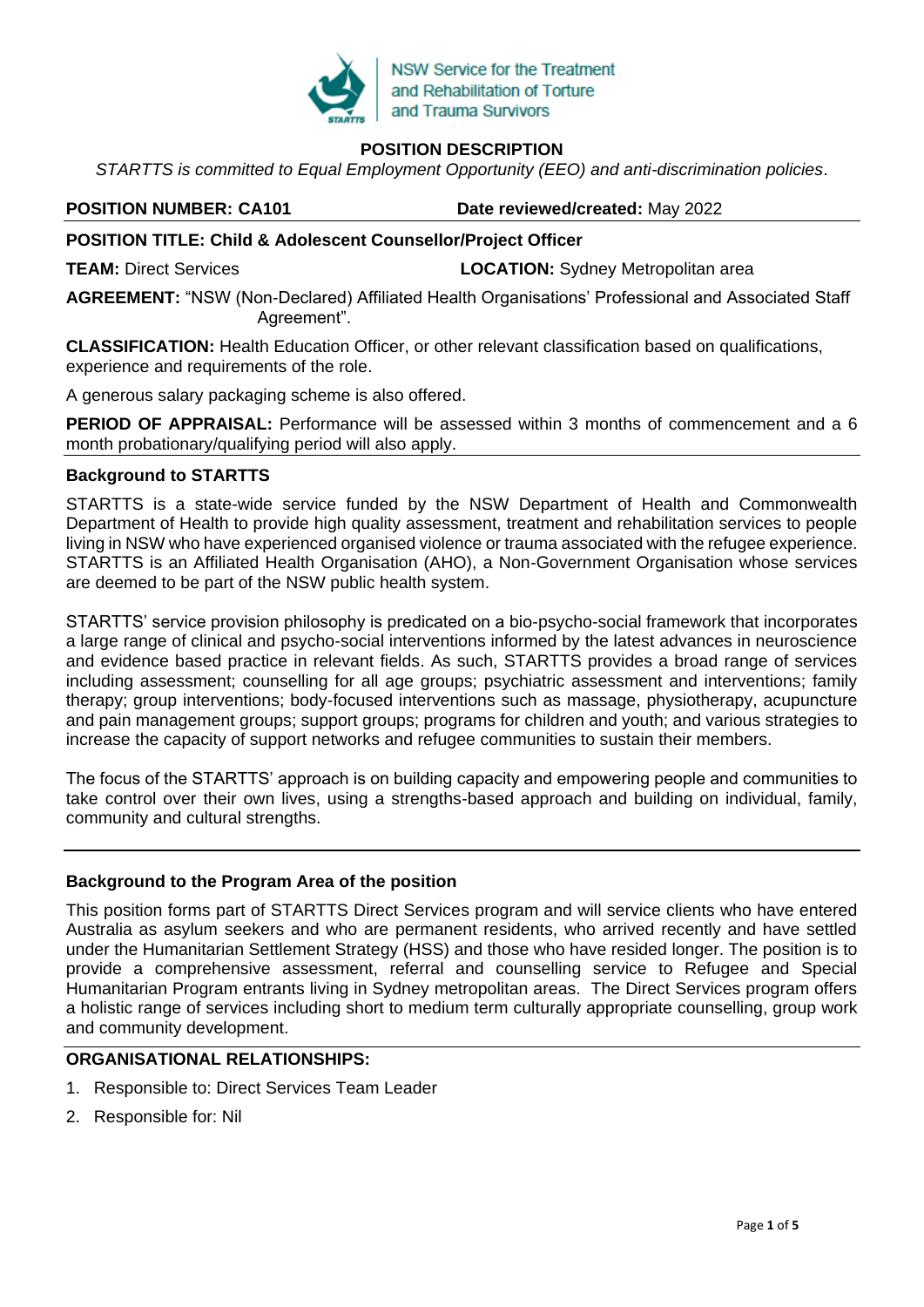# **SELECTION CRITERIA:**

#### **Essential Criteria:**

- 1. Relevant tertiary qualifications in health, counselling, behavioural or social sciences.
- 2. Demonstrated understanding of refugee issues, and the effects of torture and trauma on families, children and adolescents from a refugee background.
- 3. Demonstrated ability to conduct individual assessment and short to medium term interventions with children and adolescents.
- 4. Demonstrated experience in running groups with children and adolescents.
- 5. Demonstrated understanding of the NSW Education system and needs of children and adolescents.
- 6. Excellent oral, written and interpersonal communication skills and proficiency in the use of Microsoft Office and relevant experience in conducting training.
- 7. Ability to work independently and as part of a multidisciplinary team within a multicultural environment
- 8. Demonstrated advocacy and community development skills and experience.
- 9. Current NSW Driver's License.

#### **Desirable Criteria:**

- 1. Relevant experience in conducting consultancy and support to school counsellors and teachers working with refugee children and adolescents.
- 2. Community Development skills and experience in a multicultural context.

\*This position is considered child-related employment and will require a Working with Children Background Check and a National Police Check.

#### **COVID -19 REQUIREMENTS**

**\***In line with the Public Health Order, all STARTTS workers are considered Health Workers and are required to be vaccinated against COVID-19. In order to be eligible for consideration for employment with STARTTS, all recruits must provide evidence of vaccination against COVID-19, or alternatively provide a Medical Contraindication in the approved form which complies with the requirements of the Public Health Order, prior to appointment. Should you not be able to comply before your commencement date, the offer of employment may be withdrawn.

## **BRIEF DESCRIPTION OF ROLE**

This role provides individual/group treatment to children and adolescents and liaising with schools in the area.

## **PRIMARY OBJECTIVES:**

- 1. To provide a psycho-social and psychological assessment and referral service to refugee families, children and adolescents in NSW.
- 2. To provide short to medium term counselling and support services to refugee families, children and adolescents.
- 3. To provide group work (Clinical and Community Development), regularly attend STARTTS' Youth Camps.
- 4. To work closely with the STARTTS School Liaison Officer providing support to local schools, by developing projects for refugee children.
- 5. To resource other Direct Services Counsellors across DS teams with information, assessment techniques, short term interventions, referral resources and other current issues affecting refugee children, adolescents and their families.
- 6. In conjunction with other DS staff to develop and maintain productive partnerships between the DS Teams and other services throughout NSW relevant to the needs of newly arrived refugees,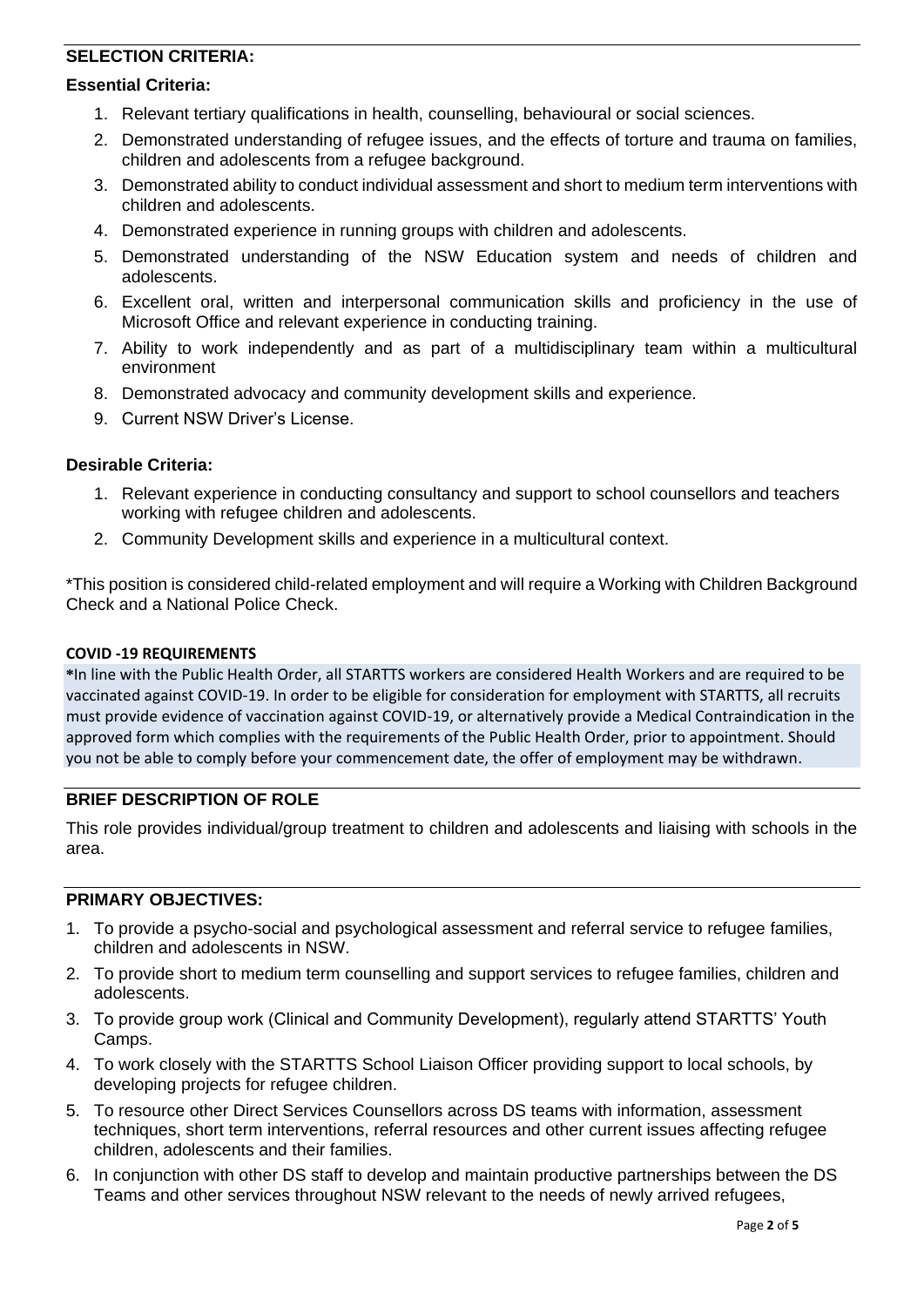particularly those services working with children and adolescents, to ensure effective case coordination.

7. To provide consultancy and/or training to other service providers working with refugees, especially on issues affecting refugee children and adolescents.

## **PRIMARY DUTIES:**

## **1. Assessment and Counselling**

- 1.1. Provide a psycho-social and psychological assessment and referral service refugee families, children and adolescents.
- 1.2. Undertake training in use of the Refugee Comprehensive Assessment Tool (R-CAT) and utilise this tool when conducting assessments with refugee families, children and adolescents.
- 1.3. Support refugee families to develop a clear understanding of the issues which may affect them and their children, and to understand what services are available to them.
- 1.4. Work together with other STARTTS staff to develop culturally appropriate strategies to engage children and adolescents in counselling and group work.
- 1.5. Provide short to medium term counselling and family interventions to adolescents, children and their families and identify needs for further referrals.
- 1.6. Co-ordinate and follow-up the HSS referrals of refugee families, adolescents, and children to mainstream health service providers, the Refugee Health Service, and/or relevant settlement services as determined by client need.
- 1.7. Promote on-arrival counselling services in conjunction with HSS Case Coordinators to newly arrived refugee families, adolescents and children through an information strategy including community information sessions, printed information in community languages and community radio. This includes translation of relevant information regarding STARTTS services where appropriate.
- 1.8. Introduce and conduct group programs (such as the Jungle Tracks, Settling In and FICT program) specifically designed to assist children and adolescent to address certain areas of their needs.
- 1.9. Maintain proper medical records of client contact and assessment, referral and follow-up and interventions.
- 1.10.In conjunction with other DS counsellors, develop and maintain productive partnerships between STARTTS' Program Areas and other services throughout NSW relevant to the needs of refugee children, adolescents and their families to ensure effective service provision.
- 1.11.Prepare presentations on particular cases for discussion at weekly clinical meetings on a roster basis.

# **2. Children and Adolescents Related**

- 2.1. Develop and maintain productive partnerships with existing mainstream child and adolescent health services by strengthening STARTTS established referral network of child and adolescent health services. Attend relevant network meetings.
- 2.2. Resource other DS Counsellors with information, assessment techniques, short term interventions, referral resources and contacts as well as on other current issues affecting refugee children, adolescents and their families.
- 2.3. Liaise and co-operate with other relevant STARTTS staff working with children and adolescents on joint projects of benefit to refugee young people.
- 2.4. Liaise and consult with relevant staff working within the NSW school system in order to provide support and develop specific interventions for refugee children and adolescents.

# **3. Training**

- 3.1. In association with the STARTTS Training Team, conduct training programs for service providers working with refugees, in particular on the issues affecting refugee children and adolescents.
- 3.2. Provide input to development of training materials relevant to the needs of services working with refugees, and in particular the issues faced by refugee children and adolescents.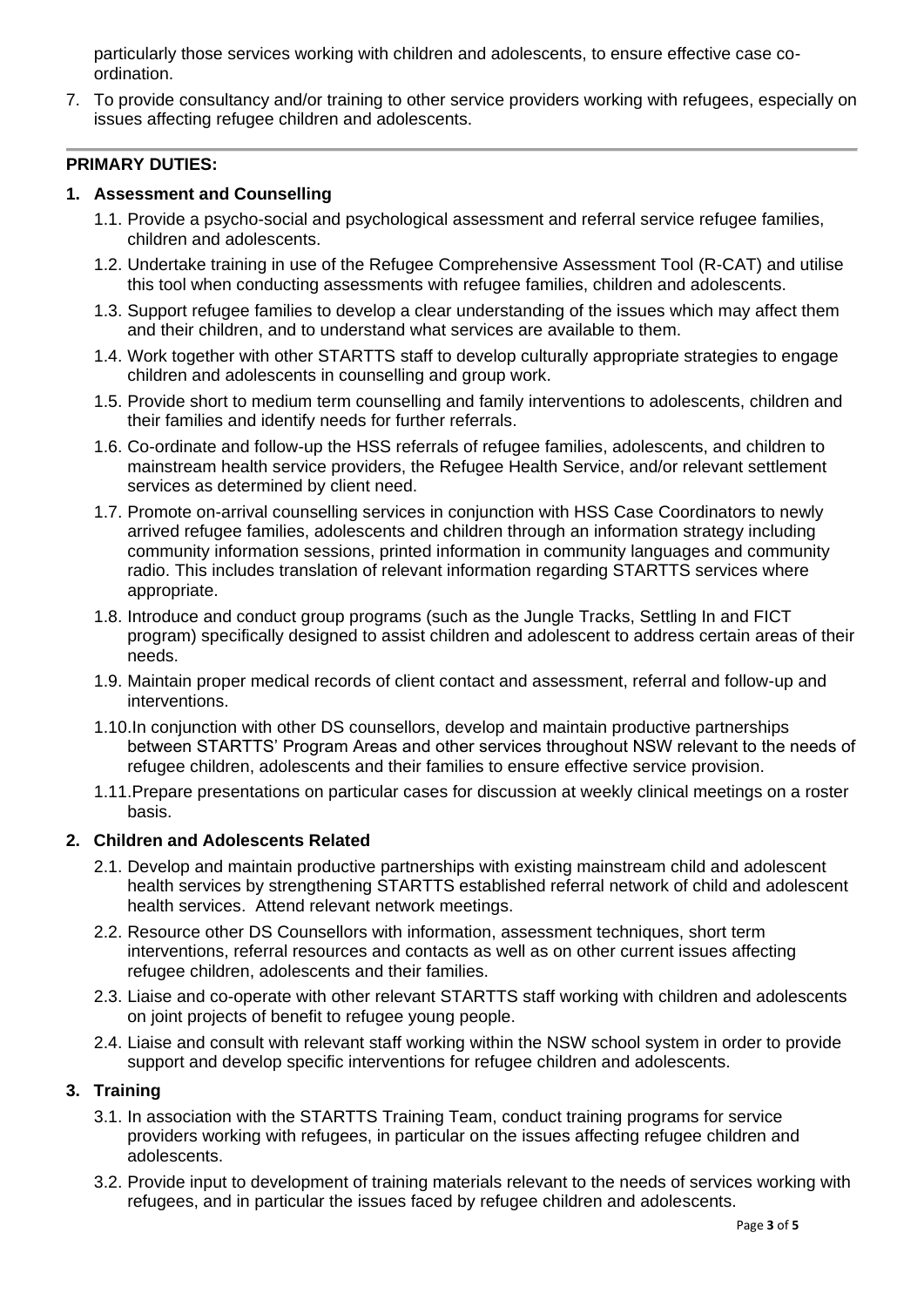3.3. Provide consultancy to other service providers working with refugees, especially on issues affecting refugee children and adolescents.

# **4. Reporting**

- 4.1. Provide bimonthly progress reports to the Team Leader.
- 4.2. Prepare other reports as required.

## **5. Personnel**

- 5.1. Participate in STARTTS Performance Management program and in the development of an annual Work Plan.
- 5.2. Be an active participant in team meetings to maximise contribution to the work of the team
- 5.3. Participate in STARTTS staff meetings and other relevant meetings
- 5.4. Work to ensure professional and co-operative working relationships within own team and with other departments across STARTTS.
- 5.5. Participate in identifying quality improvement initiatives/strategies.
- 5.6. Attend and participate in all training opportunities identified for the role.
- 5.7. Liaise with and seek senior advice as required.

# **6. As a STARTTS employee you are expected to:**

- Have commitment to Human Rights, EEO, WHS and Safe Work Practices.
- Carry out the role and responsibilities in a manner that is consistent with delegations, policies, procedures and operations systems of STARTTS and in line with STARTTS Code of Conduct.
- Maintain confidentiality and exercise discretion in relation to all STARTTS matters.
- Actively seek to improve skills and knowledge that will benefit the organisation.
- Project a professional image at all times and in all situations.
- Undertake any other duties that may be required within the area of work.

## **Equal Employment Opportunity and Staff Relationships:**

- STARTTS is an Equal Employment Opportunity (EEO) employer and encompasses its philosophy and practice.
- STARTTS rejects racism and sexism in all its forms and is committed to the elimination of racial and gender discrimination including direct and indirect racism and sexism, racial vilification, and harassment.

# **STARTTS Workplace Policies**

You must observe and comply with the provisions set out in any and all written policy, practice or procedure of STARTTS. A breach of STARTTS' policies, practices and procedures may result in disciplinary action up to and including termination of your employment.

#### **Work Health & Safety responsibilities:**

- Comply with STARTTS WHS policies and procedures.
- Work with due care and consideration to safeguard your own health and safety and the health and safety of others, and to report to your Supervisor any potential hazards, mishaps, incidents or injuries that may occur or become aware of during the course of work.

**Risk management responsibilities:** All staff have a responsibility to identify any risks (i.e. the chance of something happening that will have an impact on the objectives of the organisation) in the course of their work and to inform their supervisor, as per the *STARTTS Risk Management Policy and Program*.

#### **Smoke-free Workplace**

STARTTS is completely smoke-free. This means that smoking is not allowed in any STARTTS' buildings, vehicles or grounds, there are no designated smoking areas. As an employee you are required to comply with the 'Non-smoking' Policy.